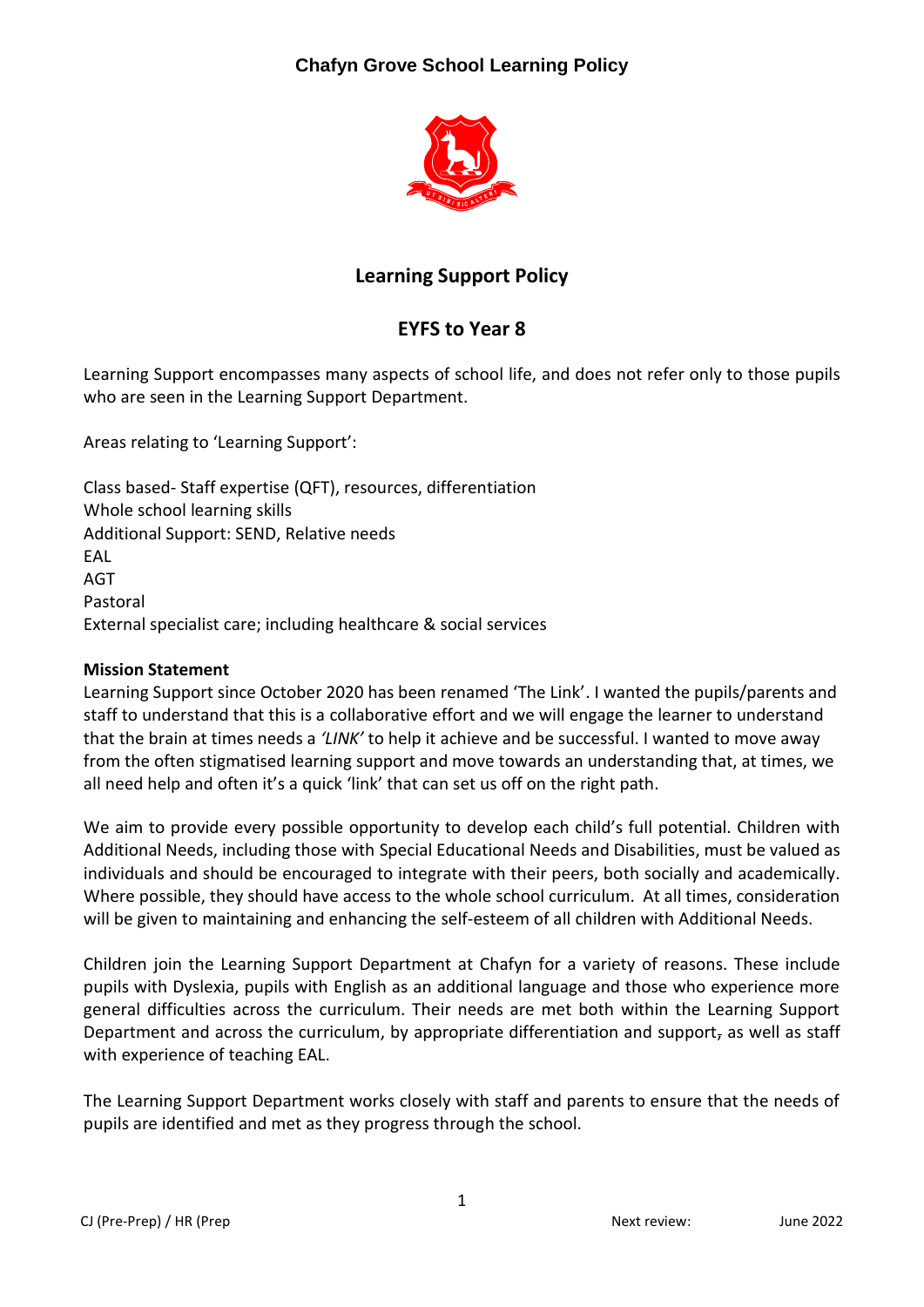## **Chafyn Grove School Learning Policy**

Within the department, we aim to provide a secure, happy learning environment, to develop confidence, self-esteem and independent learning. Time is always given to listen to pupils' concerns, in a sensitive manner. A flexible, adaptable approach is encouraged and staff adjust to a variety of needs, as they arise. Pupils are encouraged to question, research and to reflect, in order to develop into confident, independent learners. ELSA trained staff are on hand to facilitate any support that is required/felt necessary.

#### **Pre-Prep Learning Support**

There is a member of staff responsible for EYFS/Yr 1/Yr 2 learning support within the department, with guidance from the Head of Learning Support.

Children are monitored throughout Pre-Prep by the class teacher. Any concerns or relevant observations on a child's academic or pastoral development are discussed in the department, with the child's parents, the Pre-Prep Learning Support Coordinator and, if necessary, the Learning Support department.

Additional support if required, is provided within the class using a TA, small group work, individual sessions with teachers and using a range of tests when and if appropriate. Outside agencies are involved when required.

When a child moves into the Prep school, discussions are held between the existing teacher, the new teacher and the Learning Support department.

When pupils require 'Additional Support', this may be provided in a number of different ways:

- Class based differentiation, including 'Access arrangements'.
- Additional in-class support.
- Small group support outside the classroom.
- Individual and small group support in the Learning Support department.
- Input and therapy from external specialists.

Pupils receiving 'Additional Support' are categorized as:

#### **Pupils with a relatively mild difficulty**

This could include pupils who need to 'catch up' or have gaps in their skills and knowledge, or a very specific area of difficulty, without evidence of a SEN

#### **Pupils with Special Educational Needs (SEN); that is Learning Difficulty and Learning Disability**

These pupils are covered by the Code of Practice, termed SEND Code of Practice: 0 to 25 years, July 2014

### **Pupils with English as an Additional Language (EAL)**

These pupils do not have SEN

They may have 'Additional Support' depending on their particular skills and needs.

In practice, all pupils who are receiving 'Additional Support, will be supported by the same practical framework within school, as described in the SEND policy, but only SEND pupils are covered by the SEND Code of Practice.